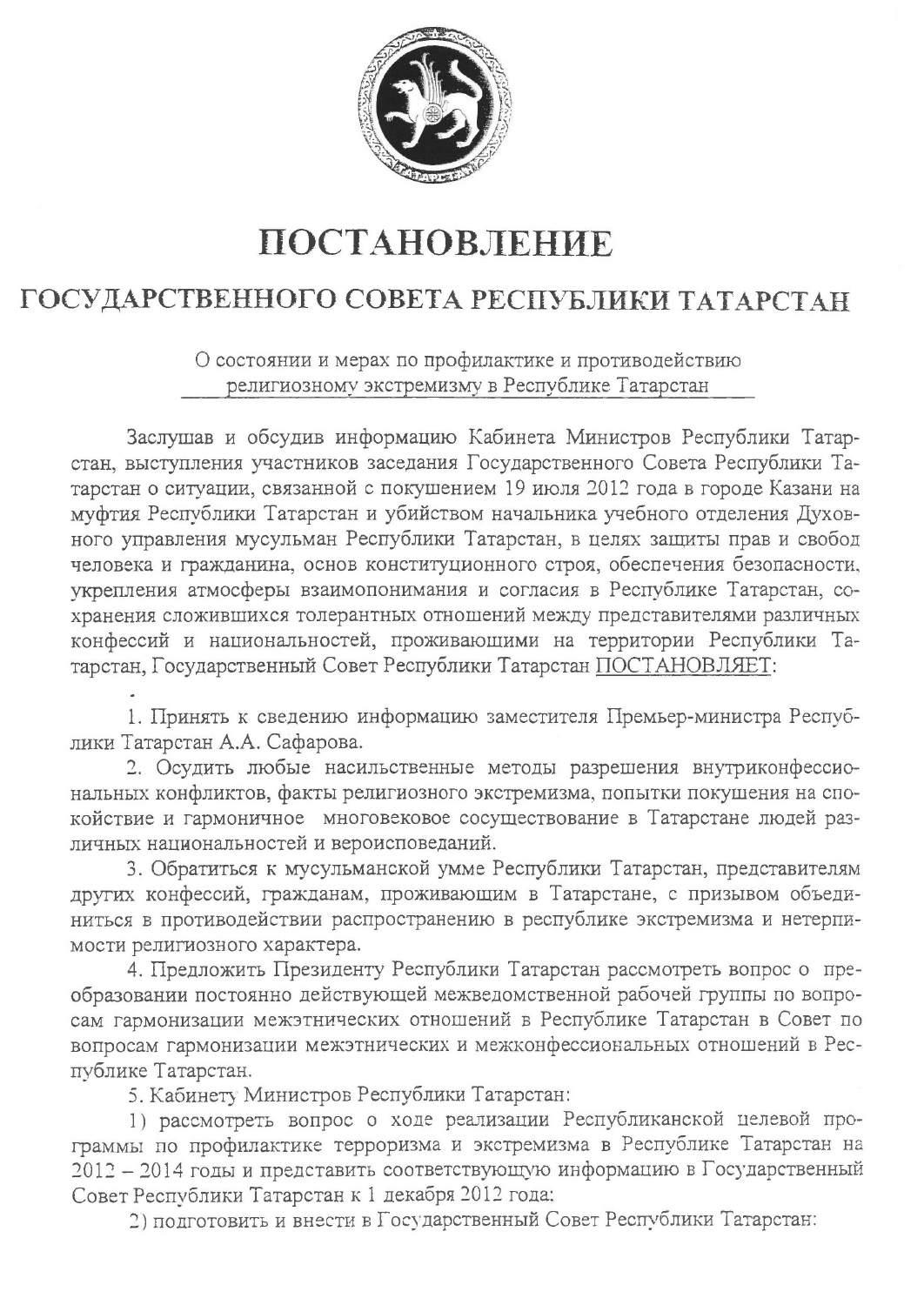до 1 декабря 2012 года проект федерального закона, направленный на совершенствование федерального законодательства о свободе совести и религиозных объединениях с целью дальнейшего укрепления законности и неукоснительного обеспечения прав и свобод граждан в этой сфере, искоренения фактов, ведущих к религиозному экстремизму;

до 1 апреля 2013 года предложения по дальнейшему совершенствованию законодательства Республики Татарстан в целях распространения духовных ценностей, укрепления межнационального и межконфессионального мира и согласия, участия институтов гражданского общества в пропаганде толерантности, развития межнациональных и межконфессиональных культурных связей.

6. Рекомендовать главам муниципальных районов и городских округов Республики Татарстан на очередных заседаниях представительных органов муниципальных образований рассмотреть вопросы профилактики терроризма и экстремизма, в том числе в религиозной сфере, а также определить должностных лиц, ответственных за взаимодействие органов местного самоуправления с представителями религиозных и национальных объединений, действующих на территории муниципального образования.

7. Правоохранительным органам в Республике Татарстан принять все необходимые меры по скорейшему раскрытию совершенных 19 июля 2012 года в городе Казани покушения на муфтия Республики Татарстан и убийства начальника учебного отделения Духовного управления мусульман Республики Татарстан, обеспечив при проведении соответствующих процессуальных действий неукоснительное соблюдение конституционных прав граждан.

8. Предложить прокуратуре Республики Татарстан, Управлению Федеральной службы безопасности Российской Федерации по Республике Татарстан и Министерству внутренних дел по Республике Татарстан:

1) обеспечить совместно с Управлением Министерства юстиции Российской Федерации по Республике Татарстан проведение комплекса мер по выявлению и пресечению деятельности общественных и религиозных объединений, цели или действия которых имеют экстремистскую направленность, в том числе по пресечению финансирования этих организаций;

2) продолжить активное и последовательное проведение мероприятий в отношении участников международных и иных террористических и экстремистских организаций с целью нейтрализации их деятельности и привлечения к установленной законом ответственности:

3) осуществлять на постоянной основе с заинтересованными структурами обмен информацией, свидетельствующей об угрозах экстремистского характера, и своевременно информировать об этом органы государственной власти Республики Татарстан;

4) реализовать во взаимодействии с органами местного самоуправления комплекс дополнительных мер, направленных на пресечение фактов распространения экстремистской идеологии среди населения и недопущение действий, разжигающих межнациональную и межконфессиональную вражду;

5) совместно с Кабинетом Министров Республики Татарстан организовать проведение постоянного мониторинга этноконфессиональной обстановки в Респуб-